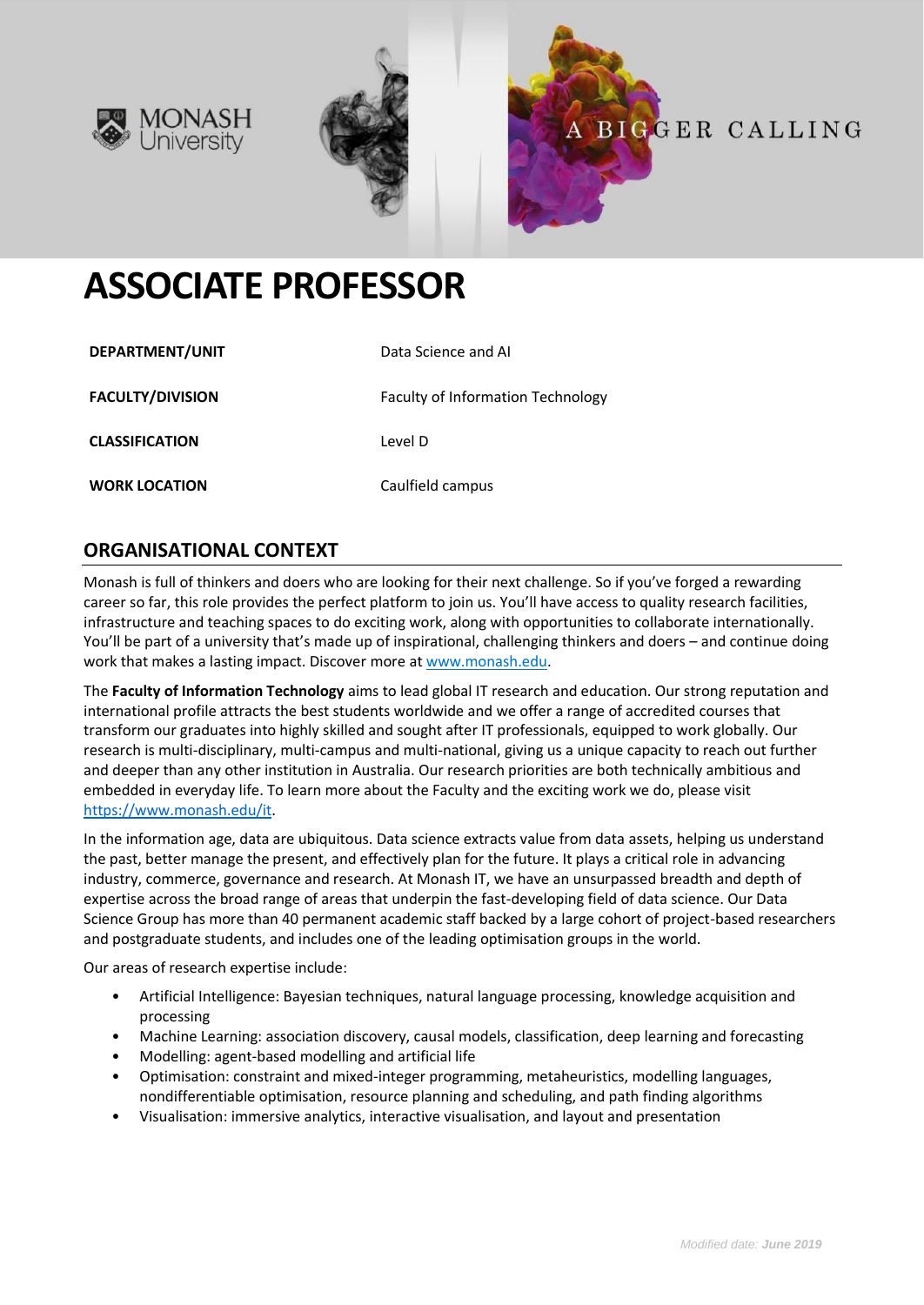# **POSITION PURPOSE**

A Level D academic is expected to make a significant contribution to all activities of the organisational unit or interdisciplinary area and play a significant role within their profession or discipline. Academics at this level may be appointed in recognition of distinction in their disciplinary area.

**Reporting Line:** The position reports to the Sub-Group Lead in Dialogue Research

**Supervisory Responsibilities:** Not applicable

**Financial Delegation:** Not applicable

**Budgetary Responsibilities:** Not applicable

## **KEY RESPONSIBILITIES**

Specific duties required of a Level D academic may include:

- **1.** Support the development and implementation of high quality research that will lead to publications in referred journals or with high level academic or commercial publishers and attract competitive external and government funding
- **2.** Supervising and mentoring research students and early career researchers
- **3.** Significant role in research projects including, where appropriate, leadership of a research team
- **4.** Significant contribution to the profession and/or discipline, both nationally and internationally
- **5.** The preparation and delivery of lectures, tutorials, practical classes, demonstrations and workshops including assessment of student assignments and examinations
- **6.** Course coordination including offering guidance to other teaching staff, including sessional staff in teaching unit/s if required, in the initiation and development of course materials
- **7.** Consultation with students and supervision of PhD, honours and postgraduate students
- **8.** Maintain and broaden collaborative partnerships with external agencies both nationally and internationally, making a significant contribution to the profession
- **9.** Actively contribute to partnering with industry and diversifying funding avenues

### **KEY SELECTION CRITERIA**

#### **Education/Qualifications**

- **1.** The appointee will have:
	- A doctoral qualification and/or recognised significant experience in the relevant discipline area

#### **Knowledge and Skills**

- **2.** High level of interpersonal skills and a proven ability to establish good working relationships with colleagues, students and members of community and professional bodies
- **3.** An excellent publication record in high-quality journals or equivalent, and outstanding contribution to the discipline
- **4.** Successful track record in obtaining competitive external research funding
- **5.** Record of successful supervision of postgraduate research students and the ability to make a significant contribution to postgraduate training programs
- **6.** Demonstrated excellence in teaching in the relevant discipline area (i.e. through evaluations, innovation in presentation and through curriculum development)